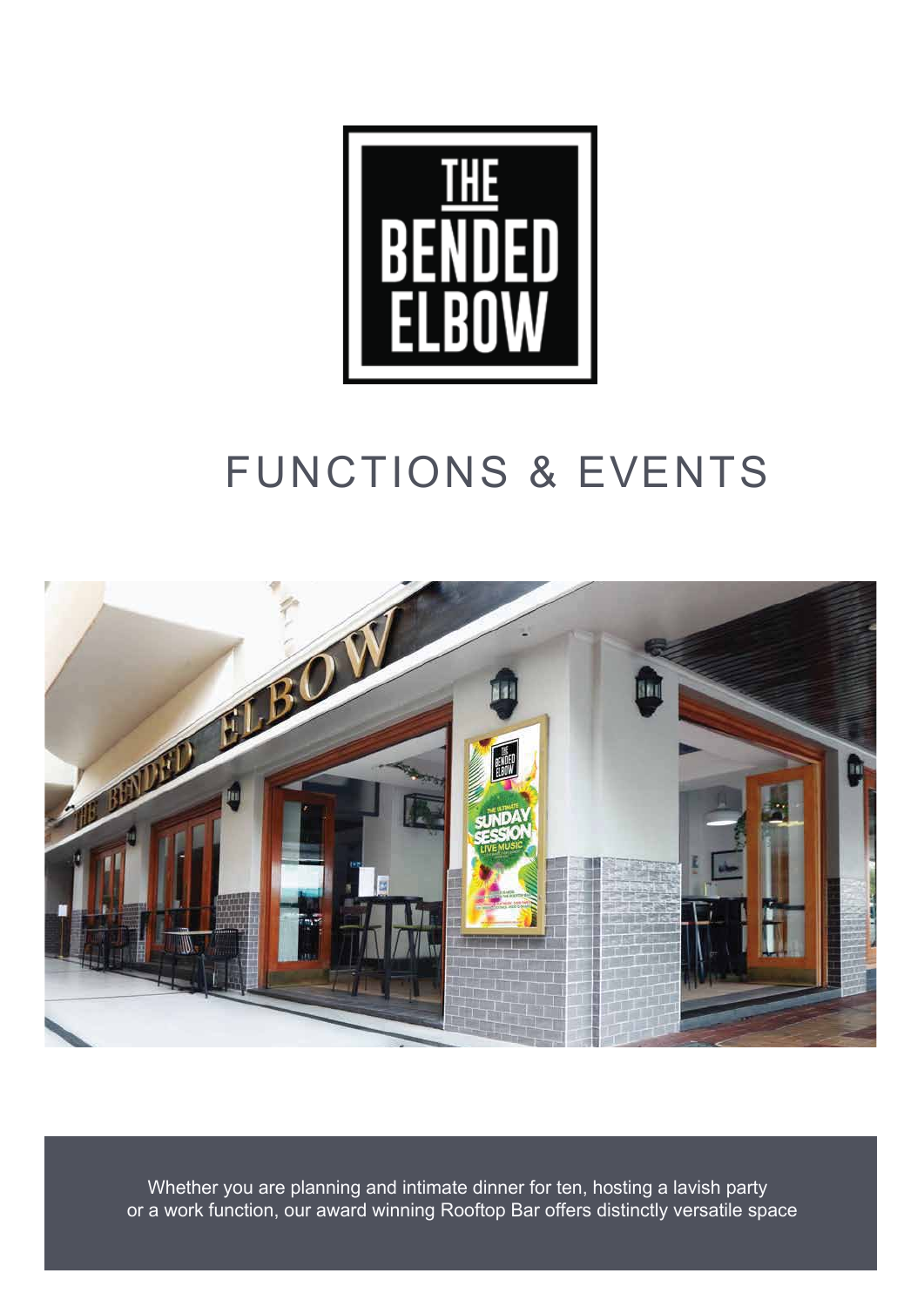

# **WELCOME**

Thank you for choosing to book your function at The Bended Elbow our team of professionals will oversee and organise your function from beginning to end to create a perfect result for you.

The Bended Elbow is available for all functions whether it's a cocktail party, birthday, engagement, conference, product launch, meeting, business or social event, we can make it happen.

With a range of diverse and unique event spaces such as The Rooftop Bar, The Function Room, The Laneway, or The Front Room we can take a small idea and make it a big reality.



For function & bookings please contact us on 02 60236266 or lbosley@thebendedelbow.com.au www.thebendedelbow.com.au 480 Dean Street, Albury NSW 480 Dean Street, Albury NSW

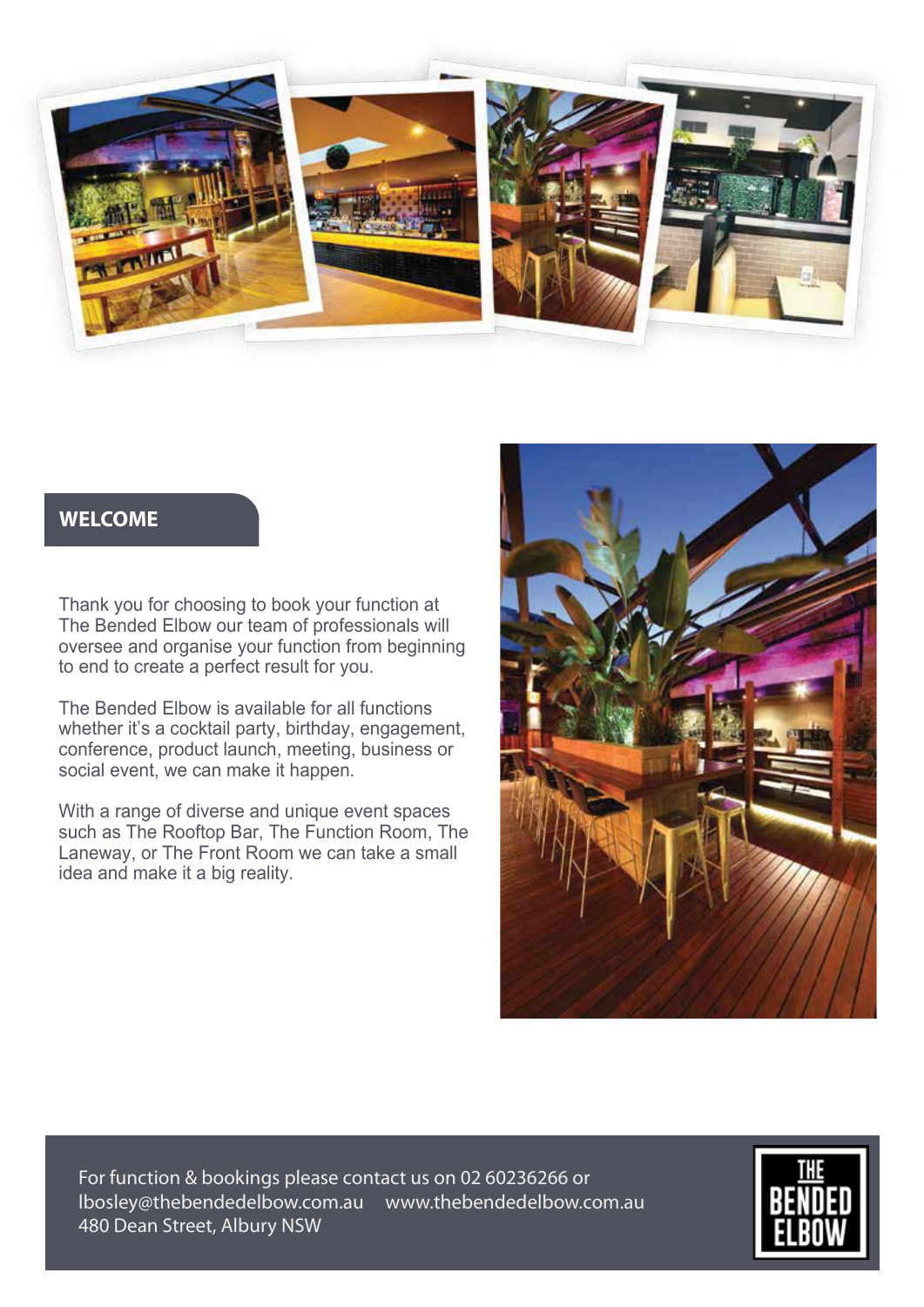

# **SPACES & ROOMS**

The Front Room is perfect for intimate family gatherings, catch ups with the girls and mates. Features include beautiful high quality furnishings and full bar facilities

Holds 15 - 25 Audio Visual: In-house music

The Rooftop Bar is a beautiful open air space that has been architecturally designed and is on top of The Bended Elbow away from the hustle and bustle of the street. Features include numerous areas for gatherings of all sizes,an extensive bar, overhead gas heating, a retractable roof and state of the art audio equipment.

Holds 120 seated or up to 250 standing. Audio Visual: In-house music/Microphone available on request

The Function Room is our brand new fully featured purpose built function & event space. Bright, airy & spacious, boasting enormous industrial windows, a full stage, state of the art AV systems. Perfect for any event. From birthday parties, engagements, wedding receptions, work events to product launches.

Caters for groups from 50 - 200 in different configurations. Audio Visual: In-house music/Suitable for DJ, Solo artist or small band. Microphone available on request.

The Laneway is a beautiful space. Built like a Melbourne style outdoor laneway venue. Combines the best of the outdoor & indoor dining experience. Very very popular. Book Now.

Holds 100 seated or up to 140 standing. ( Licensed until Midnight. ) Audio Visual: In-house music/Suitable for DJ, Solo artist or small band. Microphone available on request











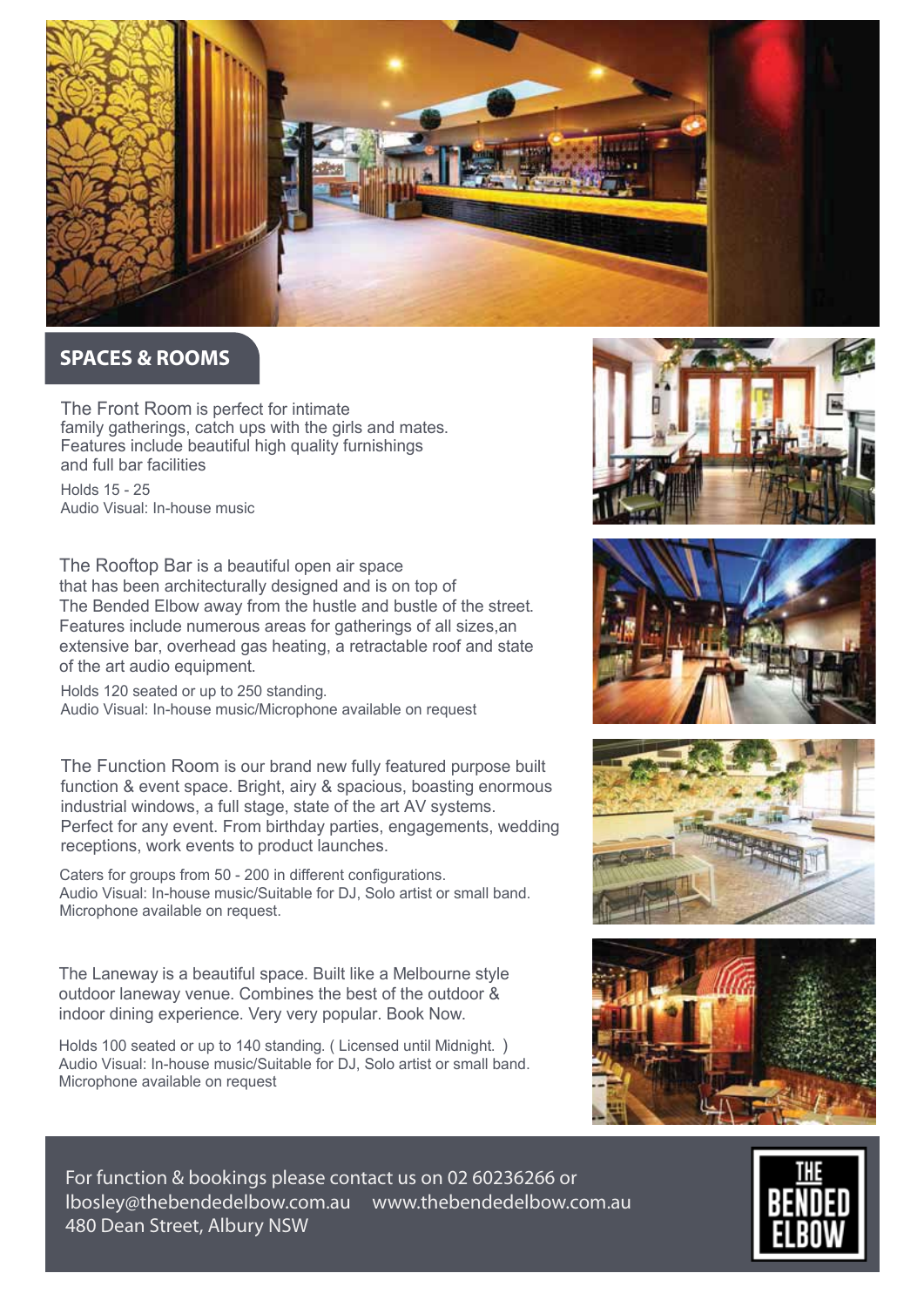

# **FUNCTION PLATTERS**

# **\$75 Platters:** *20 pieces on each*

Tomato & Basil Bruschetta topped with parmesan cheese & drizzled with a balsamic vinaigrette (V) Beef Skewers marinated in a honey soy sauce (DF,GF) Chicken Skewers with a Satay dipping sauce (DF,GF) Garlic Chicken Bites, chicken pieces filled with a garlic sauce, crumbed & fried till golden Salt & Pepper Calamari with aioli & lemon (DF) Pumpkin & Spinach Arancini Balls with a Napoli, topped with aioli & parmesan (V) Torpedo Prawns, tempura battered prawns with tartare sauce Chicken Wings – Your choice of either Buffalo or Honey Soy (DF,GF) Lamb Koftas served with a garlic yoghurt dipping sauce (DF,GF) Parmesan crumbed Chicken Bites with sweet chilli Mayo Mini BBQ Meatballs with a bbq dipping sauce (DF,GF) Vegetable frittata topped with beetroot relish (V,GF) Falafel Balls served with aioli dipping sauce (V,DF,GF)

# **\$100 Platters:** *20 pieces on each*

Pulled Pork Sliders – BBQ pulled pork with slaw & aioli served in mini brioche bun Mini Cheeseburgers – Mini beef patties with American cheese, pickles & tomato sauce served in mini brioche bun

# **Sandwich Platter \$80**

Assortment of meat/salad/egg sandwiches of white bread, wholemeal bread or wraps on request. 10-15 people

# **Pastry Platter: \$85**

Beef Party Pies & Sausage Rolls served with tomato & bbq sauce (40 pieces)

# **Fruit Platter: \$70**

A range of Seasonal Fruit presented on a platter to share.

# **Antipasto Platter: \$140**

A selection of gourmet meats, pitted olives, sun dried tomatoes, pickled onions & an assortment of crackers.

# **Cheese, Dips & Breads: \$120**

Assortment of dips (3) served with locally sourced cheeses, served with toasted Turkish bread & selection of crackers.

# **Asian Platter: \$35**

Mini beef Dim Sims's, Vegetable Spring rolls &Vegetable Samosas served with an Asian dipping sauce (45 pieces) Platters can be ordered for bookings of 20+ guests

Minimum order 5 platters Platters need to be ordered minimum 1 week prior and 2 weeks for large bookings. Platters will need to be paid for when placing your order.

# **ORDERS CAN BE PLACED VIA EMAIL LBOSLEY@THEBENDEDELBOW.COM.AU AND WE WILL CALL YOU TO CONFIRM**

Prices are correct at the time of printing. Every effort is made to ensure prices remain as printed however these may be subject to change without notice at Management's discretion. All pricing is inclusive of GST. (Please choose carefully, No refunds on excess food.)